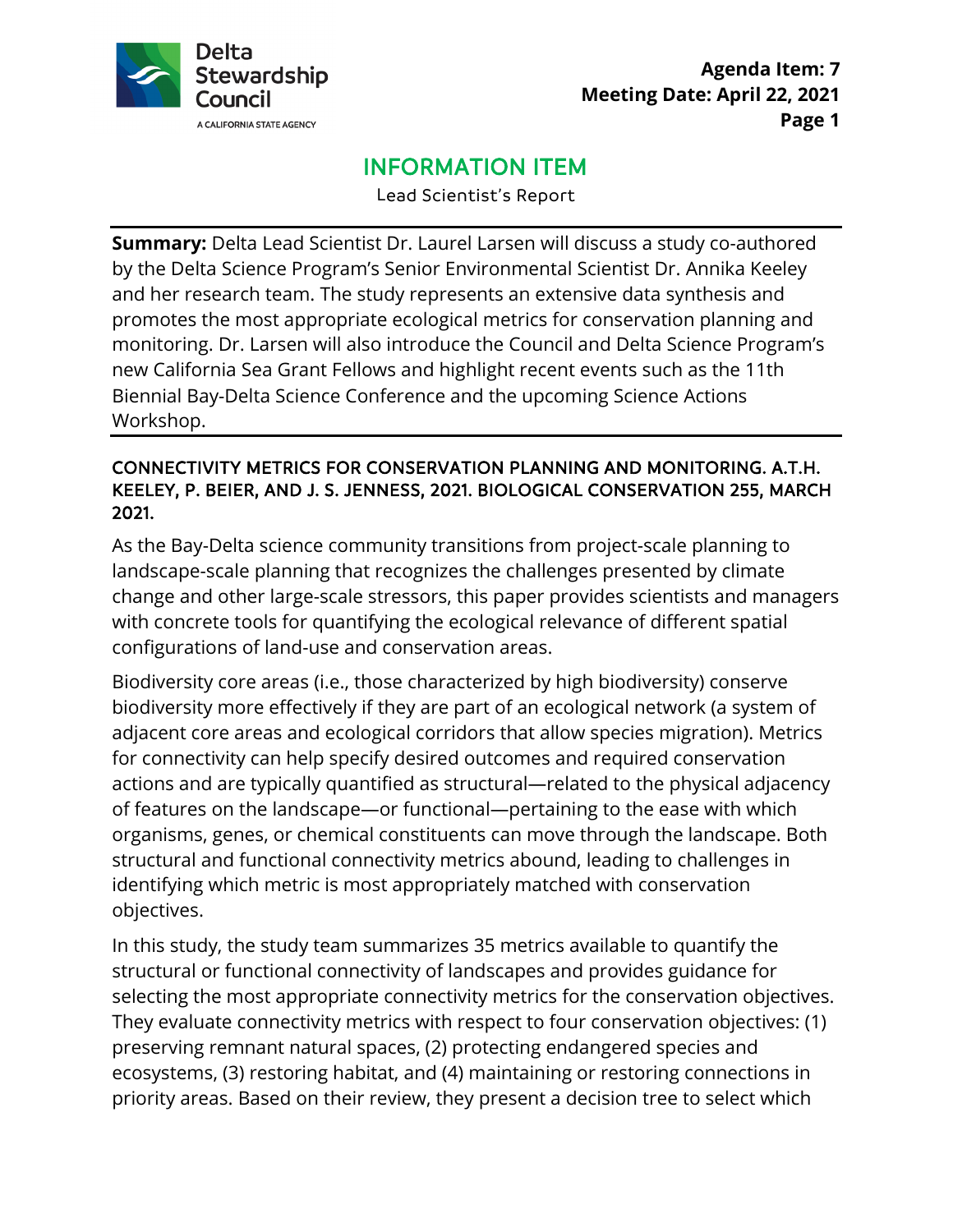landscape type. metrics are most appropriate for a given conservation goal and ecological

(structural, functional, or both) to be measured. To produce this synthesis, the study team used the Web of Science database to identify connectivity metrics proposed in the literature. These metrics were sorted along a spectrum from fully structural to fully functional. Three factors were used to construct the decision tree for selecting the most appropriate connectivity metrics: (1) the extent of human modification of the focal landscape, (2) which of four conservation objectives is to be assessed, and (3) the type of connectivity

(structural, functional, or both) to be measured.<br>The team found that when conservation is focused on a particular species, or if data are available to parameterize models, functional connectivity metrics may be preferred. The study team also found that under the impending threats of climate change, landscapes need to facilitate movements of all species who need to shift their range to adapt. Because an intact ecological network may support many species' movement, structural metrics that consider the human footprint should be used in approximations of functional connectivity in shared landscapes.

 The tools identified in this paper may be particularly relevant for assessing coordinating with the new Delta Landscapes Scenario Planning tool. Relatedly, landscape-scale assessment tools such as this one could benefit planning associated with the governor's Water Resilience Portfolio. This study also satisfies the Science Action Agenda's call to capitalize on existing data through increasing alternatives evaluated through the Delta Adapts adaptation strategy or science synthesis (action area 2).

### ON YOUR RADAR

2021 California Sea Grant State Fellows Class

## **Delta Science Program – Collaborative Science and Peer Review Unit Emily Ryznar**

 Emily Ryznar will earn a doctorate from the University of California (UC) Los Angeles in spring 2021. For her dissertation, Emily is investigating the mechanisms enhancing the invasion success of an invasive alga and how it may interact with important native species such as giant kelp in California. During her fellowship, Emily is excited to support the development of collaborative science initiatives in the Delta, aid science funding, and cultivate science communication skills, among other ventures.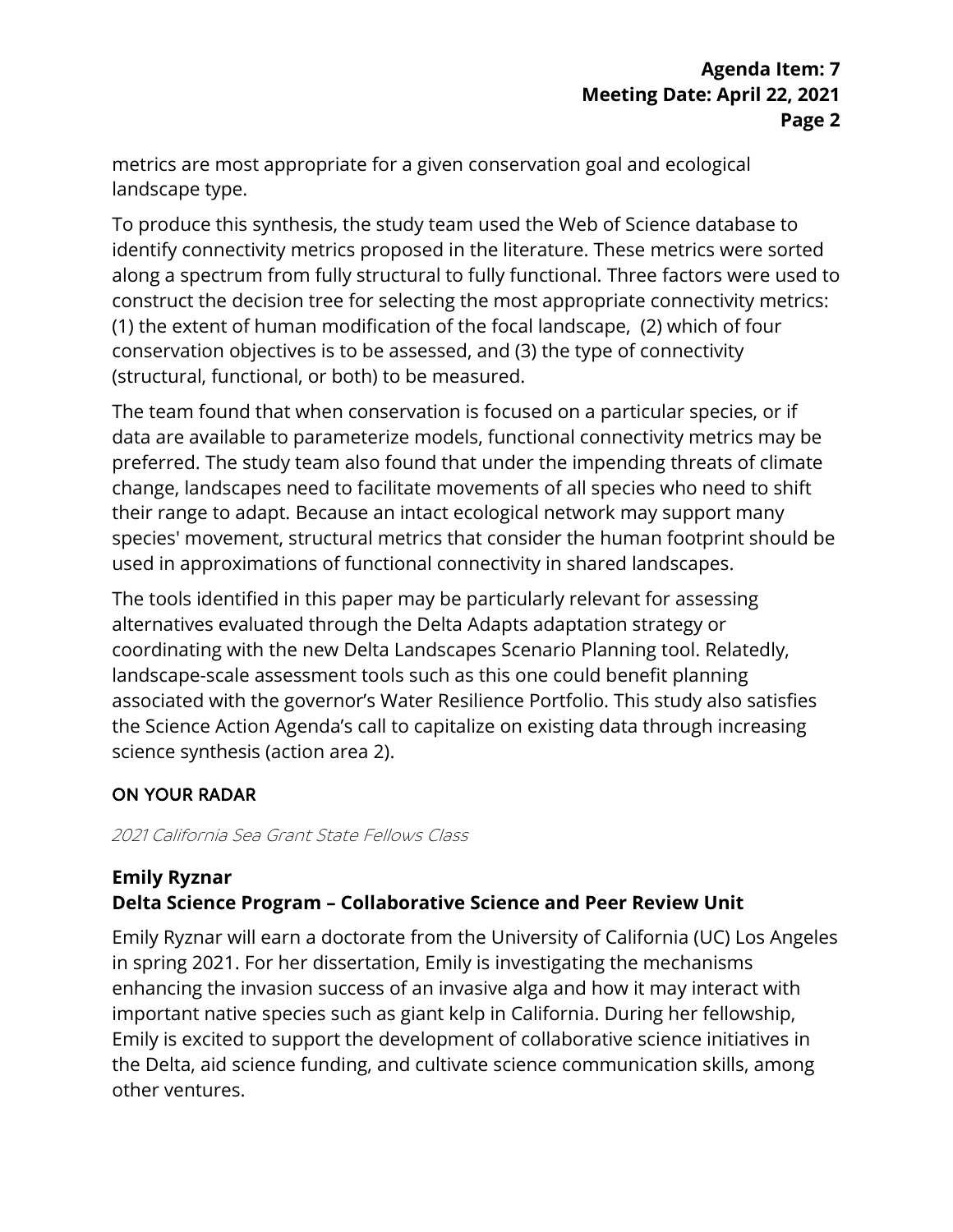## **Delta Science Program – Science Based Adaptive Management (SBAM) Unit Jennica Moffat**

Jennica will be graduating with a Master's degree in biology, focusing on ecology and evolution at California State University, Northridge in the spring. For her thesis, she explored the effects of rising temperature on the mutualistic relationship between a jellyfish and a microscopic alga in attempts to support potential coral reef restoration efforts. Previously, she worked as a field technician on monitoring projects in the Delta and Suisun Marsh at the Center for Watershed Sciences at UC Davis. Jennica excitedly anticipates assisting in synthesizing reports for the SBAM Unit and supporting the Delta Independent Science Board's efforts.

## **Delta Science Program – Science Communication, Synthesis, and Decision Support Unit Karen V. Gutierrez**

 referred to as the 4.2 ka event. While with the Delta Science Program, Karen hopes Karen will graduate in 2021 with a Master of Science in Earth Sciences from Scripps Institution of Oceanography at UC San Diego. Her thesis project focuses on paleoclimatology, specifically using isotope analyses of fossilized corals to reconstruct the climatic conditions of the tropical Pacific around a well-known event to learn how to effectively communicate science across different audiences and be part of a team contributing to science-driven decisions in the Bay-Delta system.

### **Sarah Farnsworth Delta Stewardship Council (Council) – Planning and Performance Division**

 management organizations such as the California Department of Fish and Wildlife, relating to the Delta Plan, climate resilience, and adaptation through the Delta Sarah graduated with a Master of Science degree in Environmental Policy and Management from UC Davis in 2020. Her work is highly focused on climate change impacts and system resilience. She has experience collaborating with various the Nature Conservancy, and the Sacramento Area Council of Governments. She hopes to pursue a career in environmental conservation and management that incorporates education and environmental justice efforts. During her fellowship, she will work with the Council's Planning and Performance Division on projects Adapts initiative.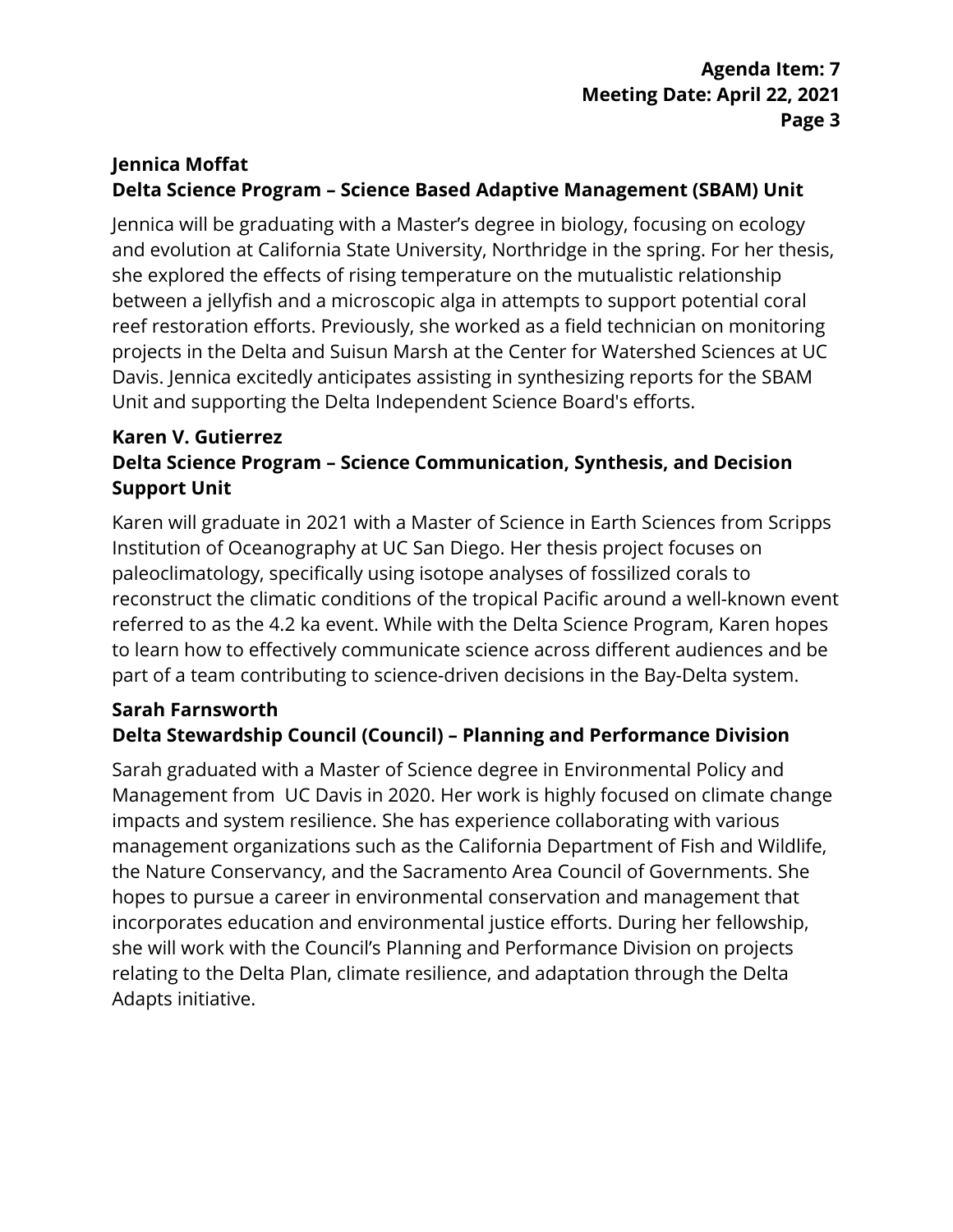### RECENT ACTIVITIES

#### 11th Biennial Bay-Delta Science Conference

 for attendance, surpassing the former attendance record, set in 2014, by conference website: [https://deltacouncil.ca.gov/delta-science-program/11th-](https://deltacouncil.ca.gov/delta-science-program/11th-biennial-bay-delta-science-conference)The 11th Biennial Bay-Delta Science Conference, a forum for sharing scientific information relevant to managing the connected San Francisco Bay and Sacramento-San Joaquin Delta systems, was held virtually **April 6-9, 2021.** The entirely virtual conference was jointly sponsored by the Council and the United States Geological Survey. This year's conference theme was *Building Resilience* through Diversity in Science. Participants included, but were not limited to, natural scientists, engineers, resource managers, and stakeholders working on Bay-Delta issues. With 1,697 unique logins to the meeting, this year's conference set a record approximately 300 attendees. Highlights of the meeting included daily morning plenaries focused on the conference's theme, afternoon training sessions on implicit bias, a panel discussion on diversity, equity, and inclusion in Delta Science, an on-demand primer on Delta hydrology, an art exhibition, and live and ondemand topical oral and poster sessions targeted toward a mixture of scientists and managers. Further details about the conference are available on the [biennial-bay-delta-science-conference.](https://deltacouncil.ca.gov/delta-science-program/11th-biennial-bay-delta-science-conference)

#### Ask Me Anything: Office Hours with the Delta Lead Scientist

 anything," in which viewers can ask questions that the Delta Lead Scientist and co- community and facilitate connections between scientists and managers. A series of monthly Delta Lead Scientist open office hours was launched on April 15 and was co-hosted by Jeff Henderson, Deputy Executive Officer of Planning and Performance at the Council. The office hours take the format of an "ask-mehost can answer live on-screen. The purpose of the ongoing office hours series is to fortify connections between the Delta Science Program and the broader scientific

 Future office-hour sessions will continue to occur on the third Thursday of the session is associated with a specific theme. The first session's theme was carried over from the Bay-Delta Science Conference - Building Resilience through Diversity month, from 12-12:30 PM. Although any questions are accepted, each office hours in Science. Tune in and participate in future office-hour sessions through the Council's Instagram page (https://www.instagram.com/deltastewardshipcounci) and use the hashtag, #asktheleadscientist. All live sessions will be archived and viewable through Instagram.